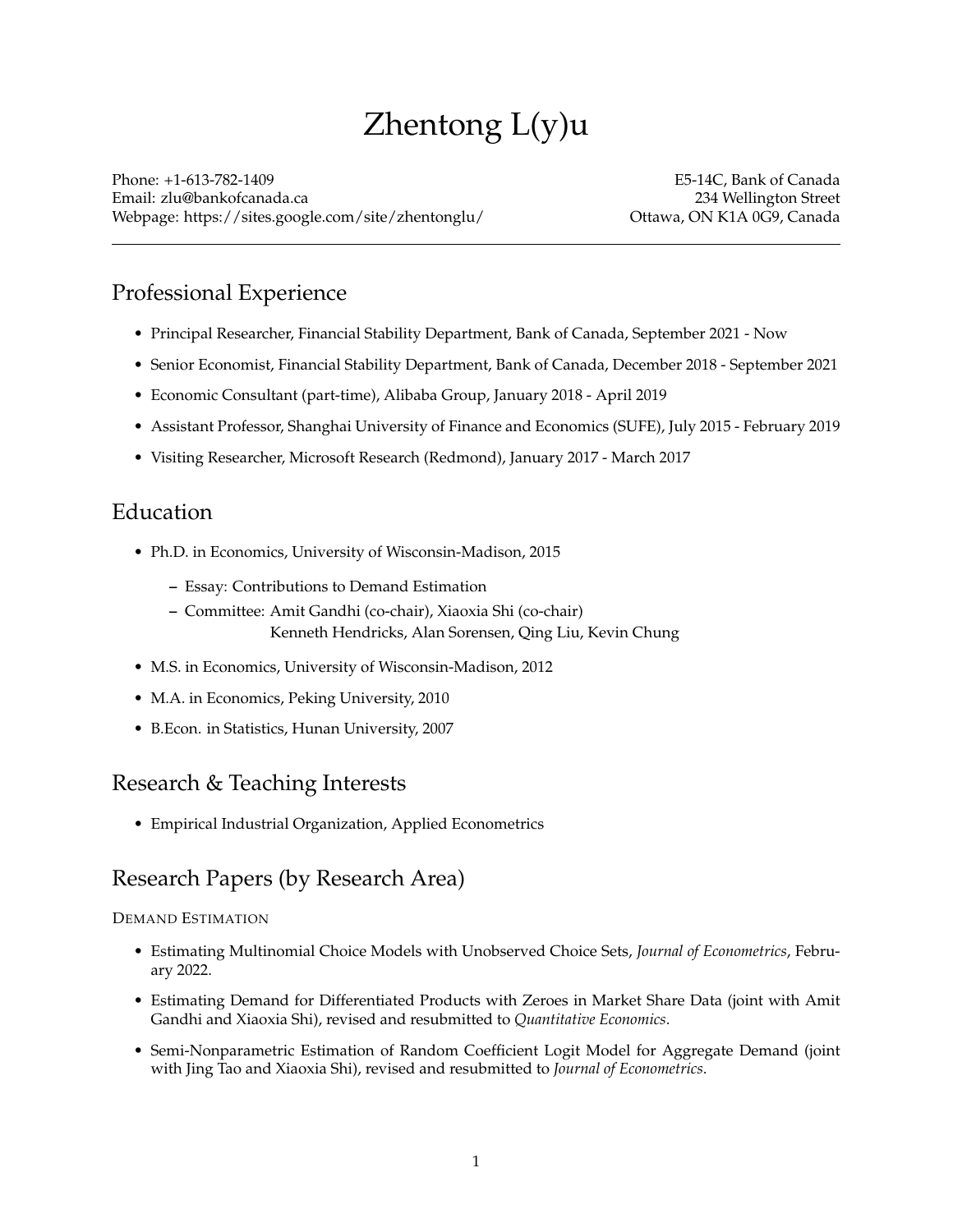#### EMPIRICAL IO APPLICATION

- Flagship Entry in Online Marketplaces (joint with Ginger Zhe Jin, Xiaolu Zhou and Lu Fang), working paper.
- The Effects of Government Licensing on E-commerce: Evidence from Alibaba (joint with Ginger Zhe Jin, Xiaolu Zhou and Chunxiao Li), accepted by *Journal of Law and Economics*.
- Examining the Impact of Home Purchase Restrictions on China's Housing Market (joint with Sisi Zhang and Jian Hong), *China Economic Review,* June 2021.
- The Effect of Salience on Consumer Choices: Evidence from Mobile Plans (with Haofeng Jin, Liqiang Huang and Junsheng Dou), *Telecommunications Policy,* May 2021*.*

#### FINANCIAL MARKET INFRASTRUCTURE/PAYMENT SYSTEMS

- Quantifying the Economic Benefits of Payments Modernization (joint with Neville Arjani and Fuchun Li), working paper.
- Predicting Payment Migration in Canada (joint with Anneke Kosse, Gabriel Xerri), Bank of Canada Staff Working Paper 2020-37, *Journal of Financial Market Infrastructures,* March 2021
- An Economic Perspective on Payments Migration (joint with Anneke Kosse, Gabriel Xerri), Bank of Canada Staff Working Paper 2020-24.

### Seminar & Conference Presentations

- 2021: Bank of Canada, 19th Simulator Webinar (Sept, Bank of Finaland)
- 2020: Bank of Canada, 2020 Annual Meeting of the Central Bank Research Association (Sept, virtual)
- 2019: Bank of Canada, Econometric Society China Meeting (June, Guangzhou), 17th Simulator Seminar (August, Bank of Finaland), Brock Unversity, 6th Annual Payments Canada and Bank of Canada Joint Payments Symposium (Nov, Ottawa)
- 2018: Econometric Society North American Winter Meeting (Jan., Philadelphia), Bank of Canada, Cornerstone Research, Alibaba Group, Renmin University, Xiamen University
- 2017: SETA 2017 Conference (June, Peking University), Models of China Economic Development X (Dec., Academia Sinica), Econometric Society European Winter Meeting (Dec., Barcelona GSE)
- 2016: IAAE 2016 Annual Conference (June, University of Milano-Bicocca); Recent Advances in Econometrics (June, Toulouse School of Economics); Models of China Economic Development IX (Dec., Academia Sinica)
- 2015: 11th World Congress of the Econometric Society (August, Montreal)
- 2014: UW-Madison (Mar., Sep.); North American Summer Meeting of the Econometric Society (June, Minnesota)
- 2013: UW-Madison (May, Nov.); UW-Whitewater (Nov.)
- 2012: UW-Madison (Nov.)